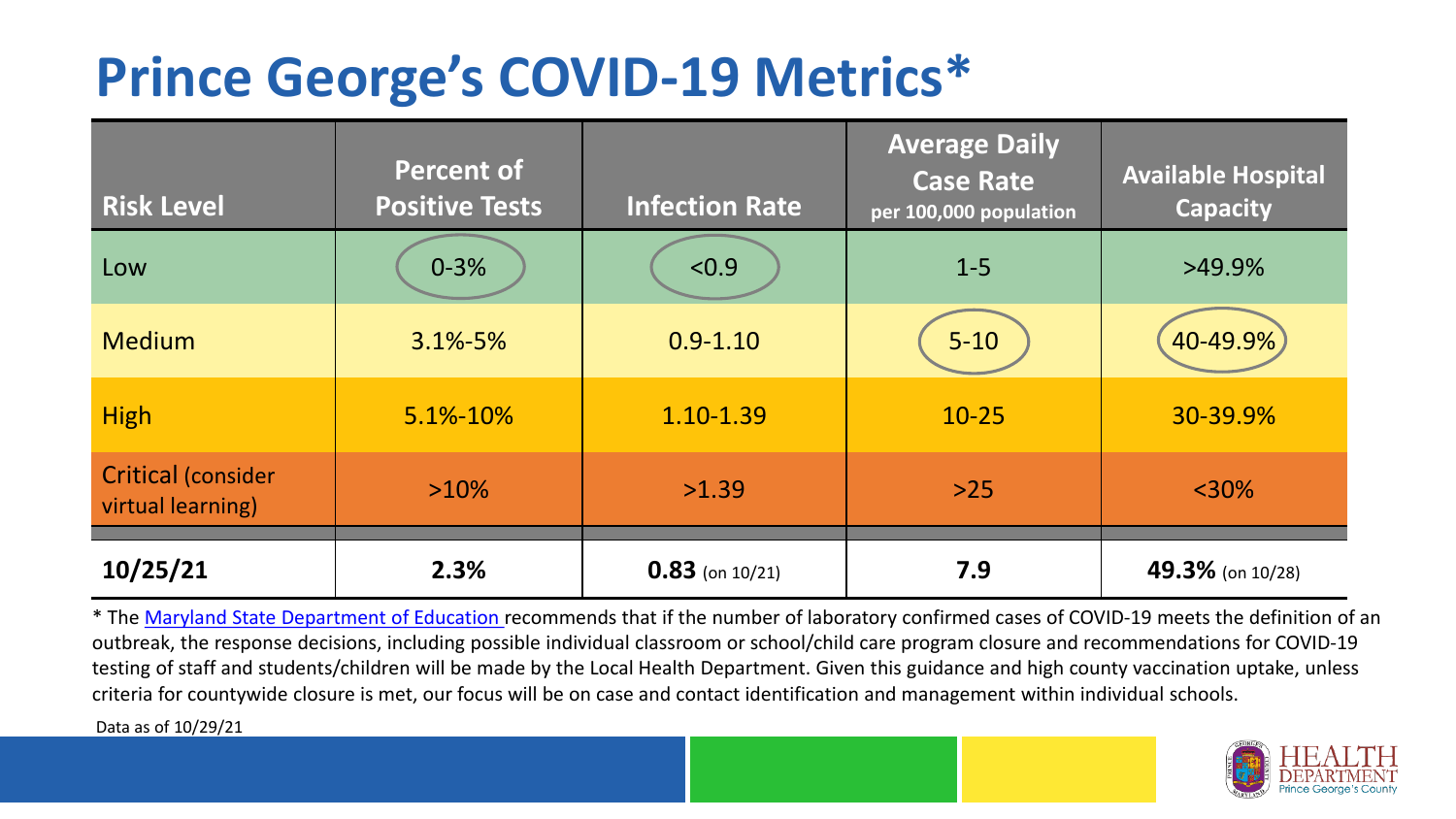# **COVID-19 Community Transmission and Vaccination**

Per the [CDC updated guidance for COVID-19 Prevention in K-12 Schools,](https://www.cdc.gov/coronavirus/2019-ncov/community/schools-childcare/k-12-guidance.html) vaccination is considered the leading prevention strategy for those who are eligible, and **Prince George's County exceeds the percentage of U.S. vaccinations for ages 12 and above**. The CDC also emphasizes using multiple prevention strategies together consistently, included universal indoor masking, as needed based on the level of community transmission and vaccine coverage.



\*County-specific data as of 10/29/21; all other data accessed on 10/29/21 at:<https://covid.cdc.gov/covid-data-tracker>

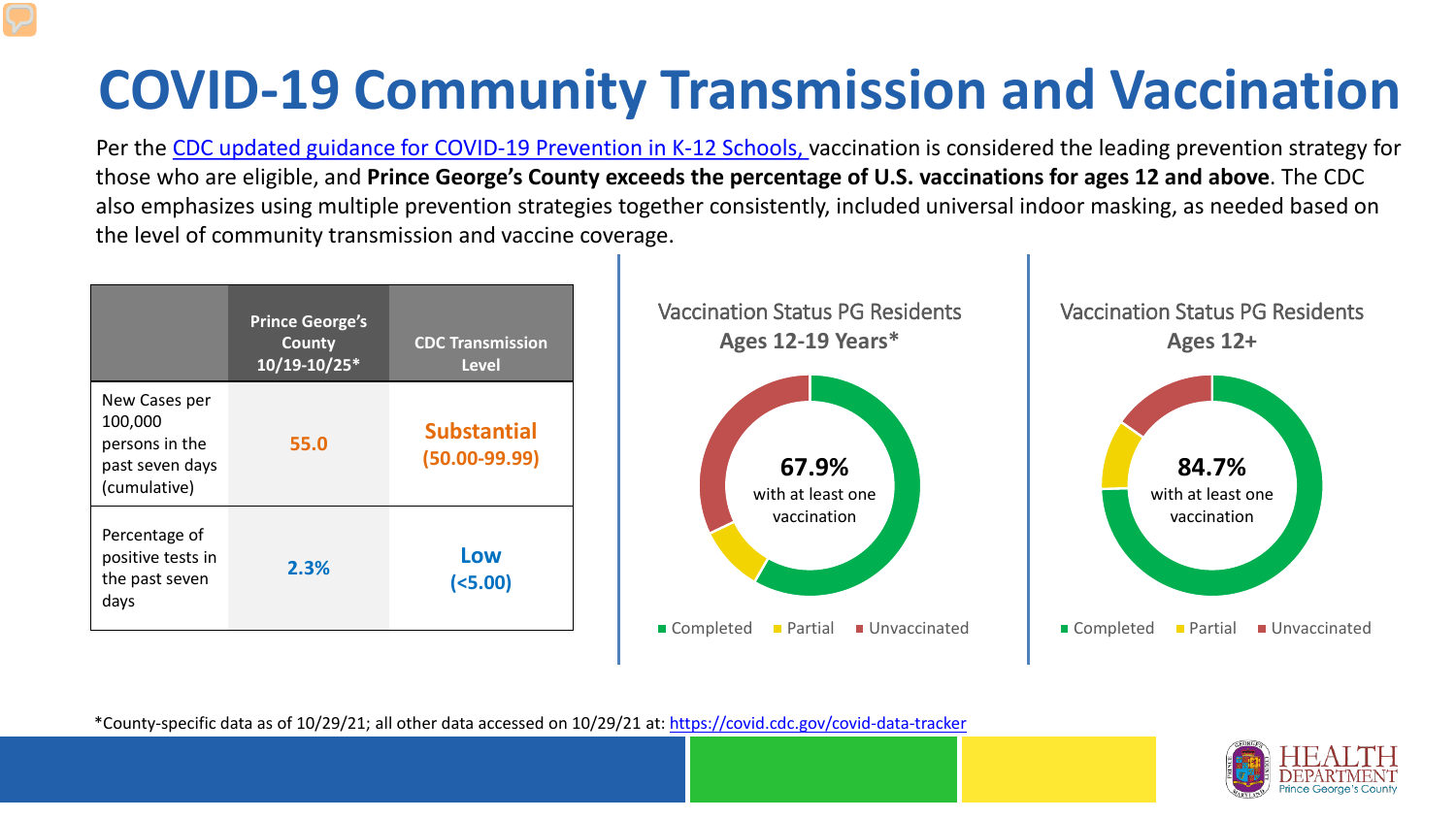### **Testing: Percent Positive** (past 7 days by test date)

The percent of tests returning as positive for county residents was 2.3% at the start of this week. With the decrease over the past few weeks, the percent of positive tests is **the lowest it has been since mid-July 2021.** 

4.3% 4.0% 4.0% 3.8% 3.5% 3.5% 3.4%  $\begin{array}{|l|c|c|c|c|c|}\hline \text{3.2\%} & \text{3.2\%} & \text{3.2\%} & \text{3.1\%} & \text{3.0\%} & \text{3.0\%} & \text{3.0\%} & \text{3.0\%} & \text{2.9\%} & \text{2.9\%} & \text{2.8\%} \hline \end{array}$ 2.7% 2.6% 2.5% 2.4% 2.3% 2.3% 2.2% 2.3% 0.0% 1.0% 2.0% 3.0% 4.0% 5.0% 26-Sep 27-Sep 28-Sep 29-Sep 30-Sep 1-Oct 2-Oct 3-Oct 4-Oct 5-Oct 6-Oct 7-Oct 8-Oct 9-Oct 10-Oct 11-Oct 12-Oct 13-Oct 14-Oct 15-Oct 16-Oct 17-Oct 18-Oct 19-Oct 20-Oct 21-Oct 22-Oct 23-Oct 24-Oct 25-Oct

**Percent of Positive COVID-19 Tests by Date Collected** (as of 10/29/21)

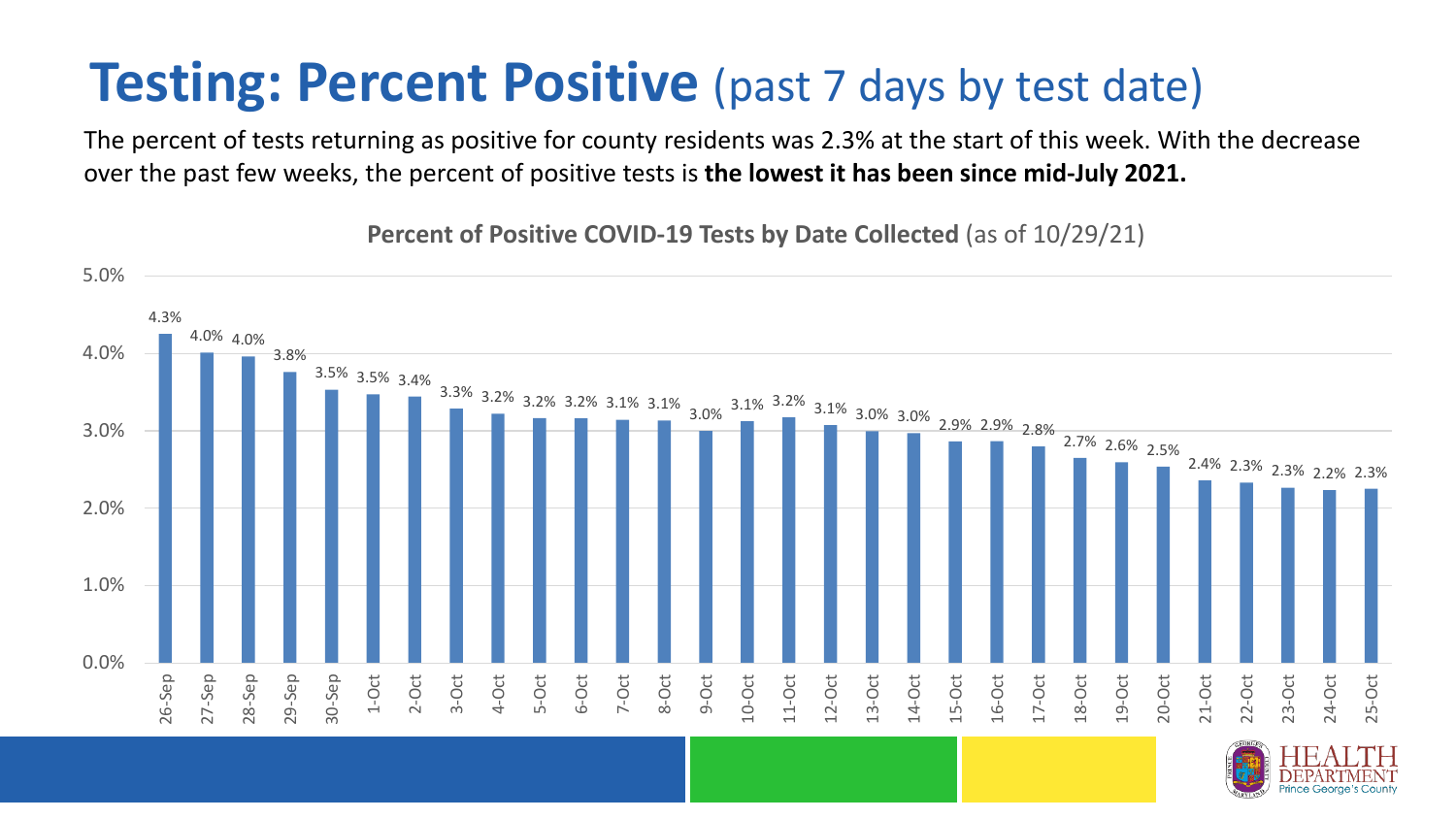## **Infection Rate for Prince George's County**



#### **Estimated by CovidActNow.org**

Accessed 10/29/2021. Each data point is a 14-day weighted average. Presented as the most recent seven days of data as a dashed line, as data is often revised by states several days after reporting.

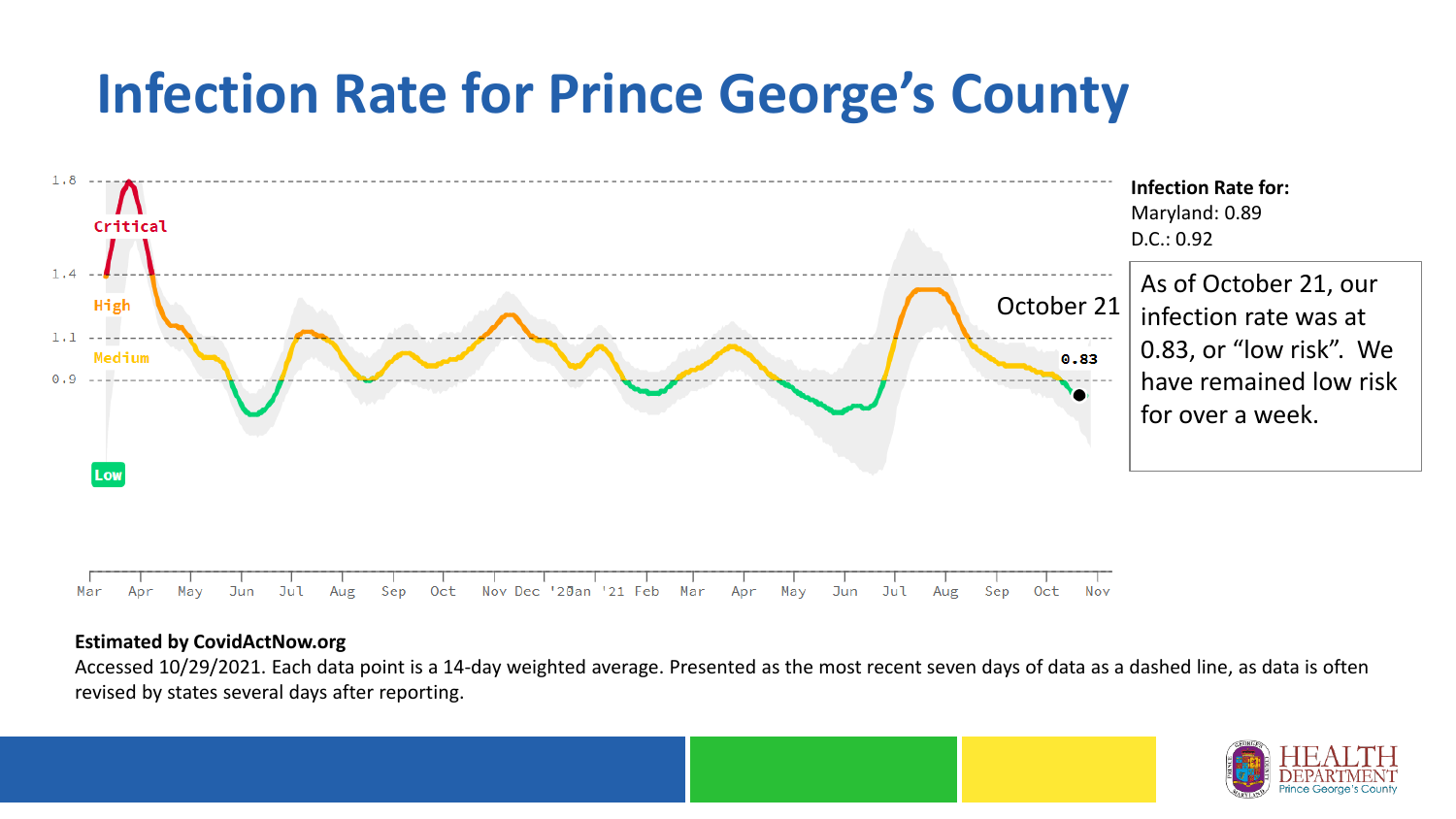### **Average Daily Case Rate** (7-day Average by test date)

**The daily case rate at the start of this week was 7.9 new cases per 100,000 resident.** We have remained at "medium risk" for over one week.



**Average New COVID-19 Cases Per Day Per 100,000 Residents**

Data as of 10/29/21